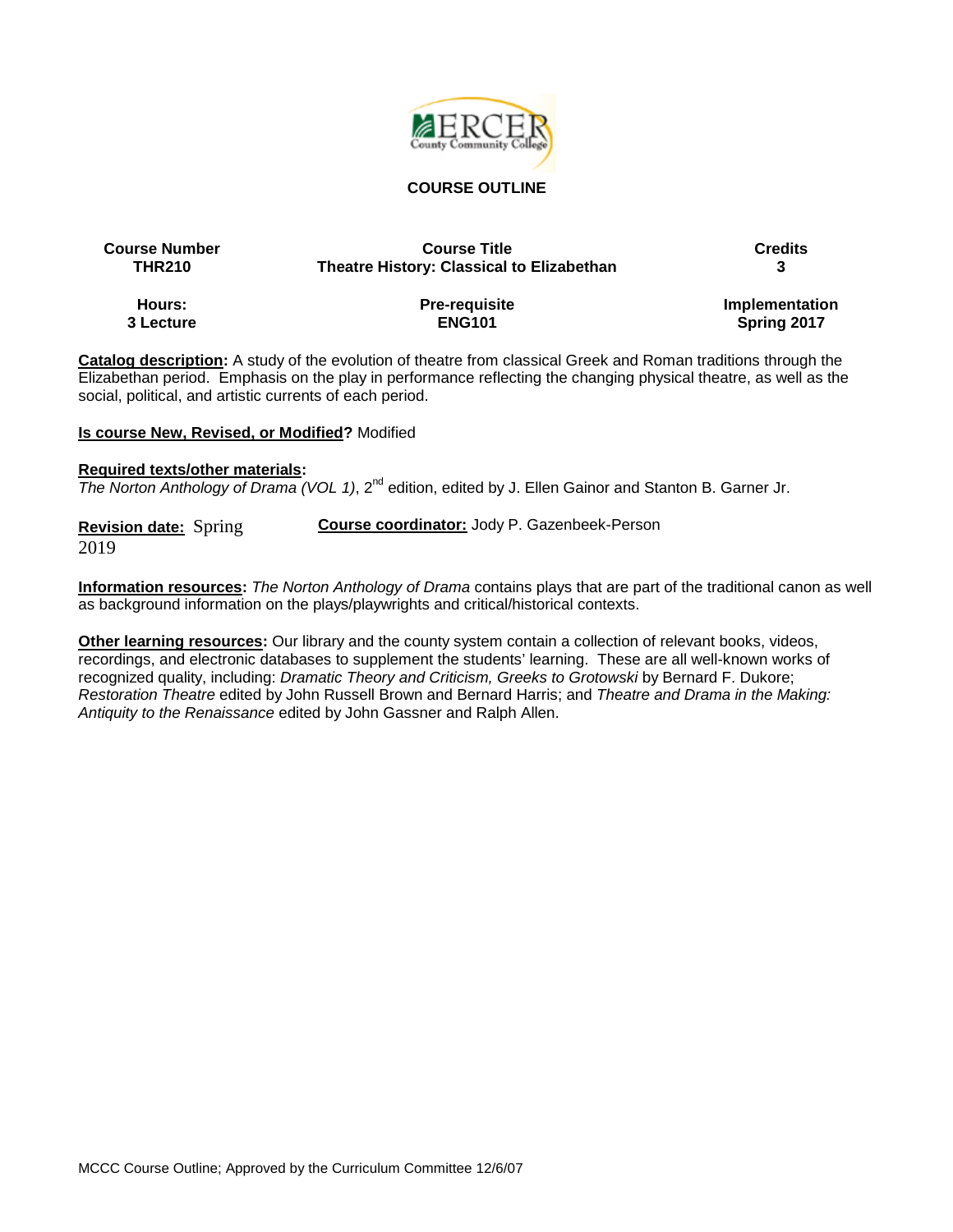# **Student Learning Outcomes/Course Goals:**

# *The student will be able to:*

- 1. Describe social, political, and cultural events that have had effects on the various stages of theatre's early development.
- 2. Describe the evolution of the various parts of the theatrical process including architecture, performance, and dramatic structure.
- 3. Apply Aristotelian criteria to analysis of texts from each stage of theatres early development and assess its influence on the development of the structure of plays.
- 4. Develop their communication abilities for performance through greater understanding and appreciation of the art of theatre.
- 5. Describe how theatre reflects the cultural values of society and how drama played a part in each age's enhancement of its culture's growth.
- 6. Analyze and compare contemporary productions of theatrical texts from the Classical through the Elizabethan era with their original productions.

# **Course-specific General Education Knowledge Goals and Core Skills.**

### **General Education Knowledge Goals**

**Goal 1. Communication.** Students will communicate effectively in both speech and writing. **Goal 5. Social Science.** Students will use social science theories and concepts to analyze human behavior and social and political institutions and to act as responsible citizens.

**Goal 6. Humanities.** Students will analyze works in the fields of art, music, or theater; literature; philosophy and/or religious studies; and/or will gain competence in the use of a foreign language. **Goal 7. History.** Students will understand historical events and movements in World, Western, non-Western or American societies and assess their subsequent significance.

**Goal 8. Diversity.** Students will understand the importance of a global perspective and culturally diverse peoples.

### **MCCC Core Skills**

**Goal A. Written and Oral Communication in English.** Students will communicate effectively in speech and writing, and demonstrate proficiency in reading.

**Goal B. Critical Thinking and Problem-solving.** Students will use critical thinking and problem solving skills in analyzing information.

**Goal D. Information Literacy.** Students will recognize when information is needed and have the knowledge and skills to locate, evaluate, and effectively use information for college level work.

**Goal G. Intra-Cultural and Inter-Cultural Responsibility.** Students will demonstrate an awareness of the responsibilities of intelligent citizenship in a diverse and pluralistic society, and will demonstrate cultural, global, and environmental awareness.

# **Units of study in detail.**

# **Unit I: Greek, Roman and Medieval Theatre**

*The student will be able to*

- Describe social, political, and cultural events that have had effects on the various stages of theatre's early development. **(Course Competency 1; Gen Ed Goal 1, 5, 7 & 8; Core Skills A & G)**
- Apply Aristotelian criteria to analysis of texts from each stage of theatres early development and assess its influence on the development of the structure of plays. **(Course Competency 3; Gen Ed Goal 6; Core Skills B & G)**
- Describe how theatre reflects the cultural values of society and how drama played a part in each age's enhancement of its culture's growth. **(Course Competency 5; Gen Ed Goal 1, 5, 6, 7 & 8; Core Skills A & G)**
- Develop their communication abilities for performance through greater understanding and appreciation of the art of theatre. **(Course Competency 4; Ged Ed Goal 1 & 6; Core Skill A)**
- Describe the evolution of the various parts of the theatrical process including architecture, performance, and dramatic structure. **(Course Competency 2; Gen Ed Goal 1 & 6; Core Skill A)**

**Unit II: Renaissance Theatre in Italy, Spain and England** *The student will be able to*